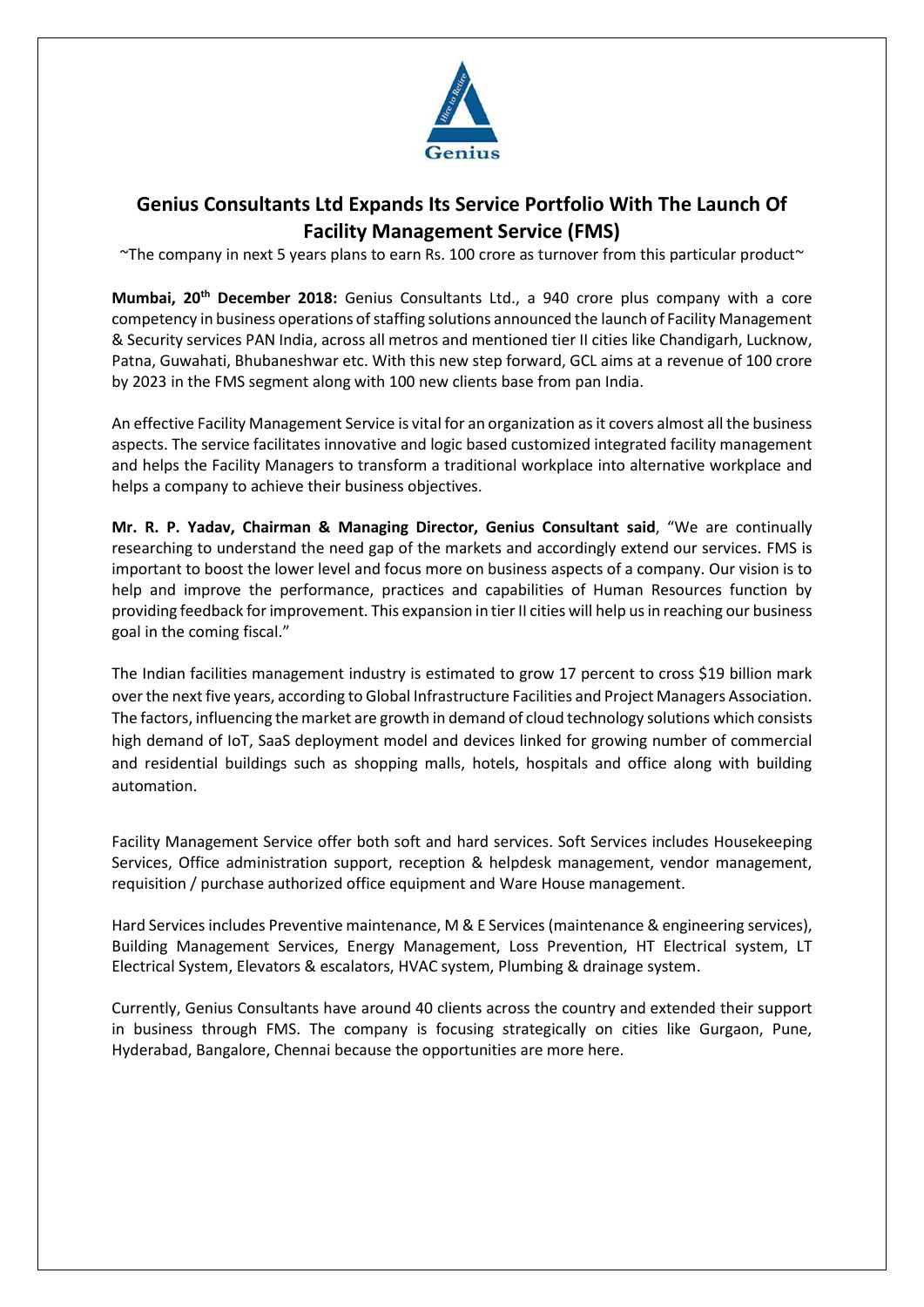

## **About Genius Consultants Pvt. Ltd.**

Genius Consultants Limited is an established player in the HR Solutions industry in India having commenced our operations in 1993 as a provider of permanent staffing solutions. Genius Consultants are one the leading providers of human resource solutions in India by market share in fiscal 2017 and the highest revenue per associate ratio (Source: CRISIL Report, March 2018).

The comprehensive HR solutions value chain include permanent and flexi staffing solutions, payroll processing, compliance management, background checks and verification services, HR management services and FMS as well as sale of HR software.

Genius Consultants, core competencies include permanent and flexi staffing solutions through which, placed over 250,000 Associates since 2001 until February 5, 2018 and over 975 Professionals through our permanent staffing solutions in the last three fiscals, until February 5, 2018. Further, as on February 5, 2018, there were over 50,000 Associates on rolls who have been placed by us with various clients pursuant to our flexi staffing solutions.

Genius Consultants Limited is promoted by Mr. Rajendra Prasad Yadav, who has over two decades of experience in the HR services industry. They have a pan-India presence through 15 branch and area offices across 14 states, including our Registered and Corporate Office at Kolkata, covering over 950 locations across the country as on February 5, 2018. We are present across major cities in India, including Kolkata, Delhi, Mumbai, Chennai, Bengaluru and Hyderabad, among others.

\_\_\_\_\_\_\_\_\_\_\_\_\_\_\_\_\_\_\_\_\_\_\_\_\_\_\_\_\_\_\_\_\_\_\_\_\_\_\_\_\_\_\_\_\_\_\_\_\_\_\_\_\_\_\_\_\_\_\_\_\_\_\_\_\_\_\_\_\_\_\_\_\_\_\_

## **HR Excellence Award Winners List**

**Category A: Winners are marked in Yellow**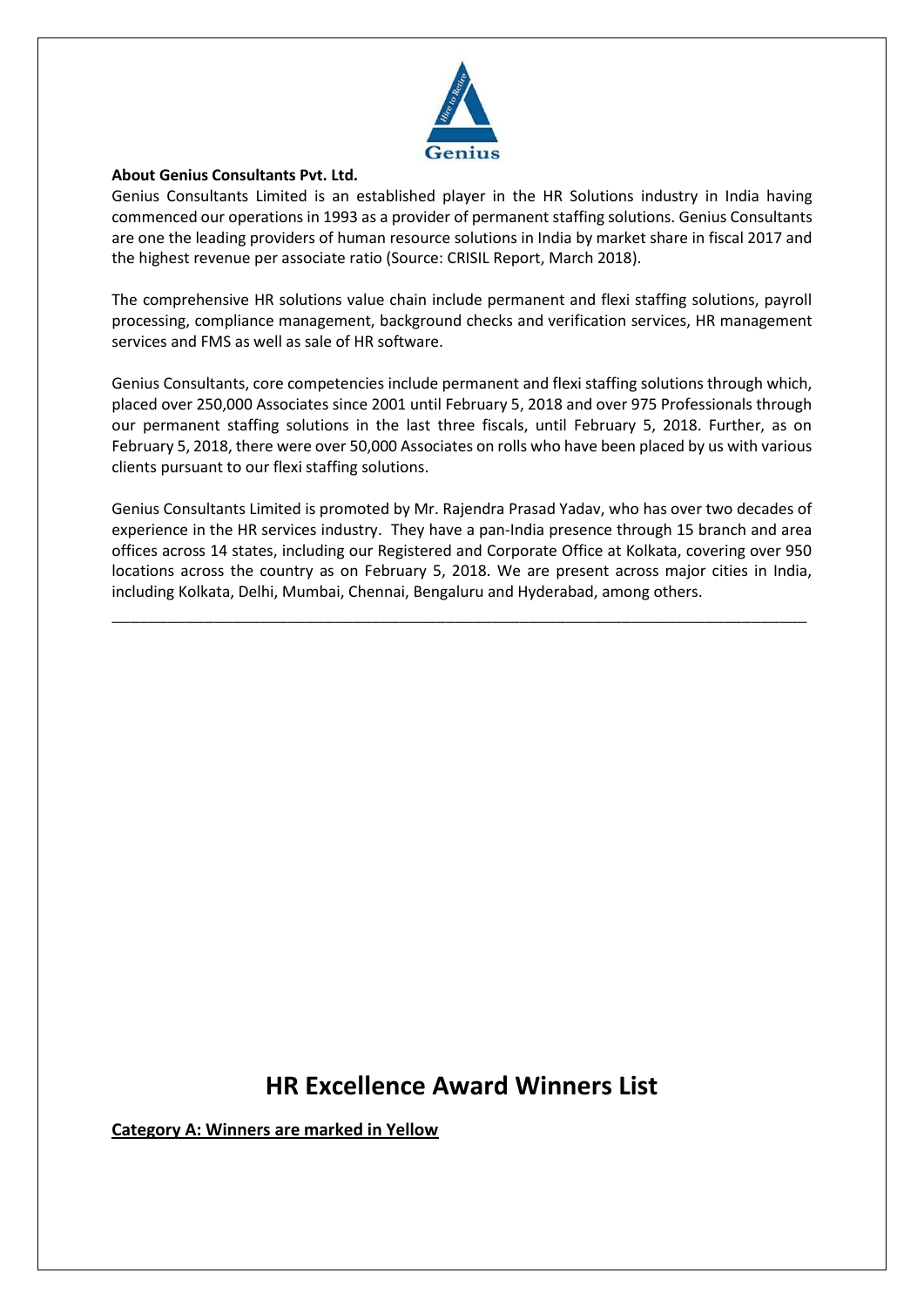

| <b>AWARD</b><br><b>CATEGORY</b>                           | <b>Client Name</b>                                                         |
|-----------------------------------------------------------|----------------------------------------------------------------------------|
| <b>BEST HR</b><br><b>PRACTICES</b>                        | <b>RADISSON BLU PASCHIM VIHAR NEW DELHI</b>                                |
|                                                           | <b>EDCIL (INDIA) LIMITED</b>                                               |
|                                                           | <b>VALEO INDIA PRIVATE LIMITED</b>                                         |
| <b>BEST TRAINING</b><br><b>INITIATIVES</b>                | <b>G M Pens International Pyt Ltd</b>                                      |
|                                                           | <b>EUPHEUS LEARNING (PROFICIENCY LEARNING SOLUTIONS</b><br><b>PVT.LTD)</b> |
|                                                           | <b>ORION EDUTECH PVT LTD</b>                                               |
| <b>INNOVATION IN</b><br><b>RECRUITMENTS</b>               | <b>STERLING DATAROOMS</b>                                                  |
|                                                           | AG RESOURCES (INDIA) PVT LTD - PERSONIV                                    |
|                                                           | <b>FULHAM(INDIA)PVT.LTD</b>                                                |
| <b>INNOVATIVE</b>                                         | <b>FERRO CORPORATION</b>                                                   |
| <b>RETENTION</b><br><b>STRATEGIES</b>                     | <b>HYCINTH BY SPARSA</b>                                                   |
|                                                           | <b>INDUSTRYARC</b>                                                         |
| <b>INNOVATIVE</b><br><b>SUCCESSION</b><br><b>PLANNING</b> | <b>LEADS INTERACTIVE SOLUTIONS PVT LTD</b>                                 |
|                                                           | <b>IFB AUTOMOTIVE PRIVATE LIMITED</b>                                      |
|                                                           | <b>TOVO GROUP OF COMPANIES</b>                                             |
| <b>BEST INNOVATIVE</b><br><b>HR TECHNOLOGY</b>            | <b>ABBE GROUP</b>                                                          |
|                                                           | <b>TALENT RECRUIT</b>                                                      |
|                                                           | LEADS INTERACTIVE SOLUTIONS PVT LTD                                        |
| <b>DREAM</b><br><b>EMPLOYER OF THE</b><br><b>YEAR</b>     | <b>ANAKAMUS MANUFACTURING</b>                                              |
|                                                           | <b>VISIBLE ALPHA SOLUTIONS INDIA PVT. LTD.</b>                             |
|                                                           | <b>HOWDEN INSURANCE BROKERS INDIA PVT LTD</b>                              |
|                                                           | <b>THE LEPROSY MISSION TRUST INDIA</b>                                     |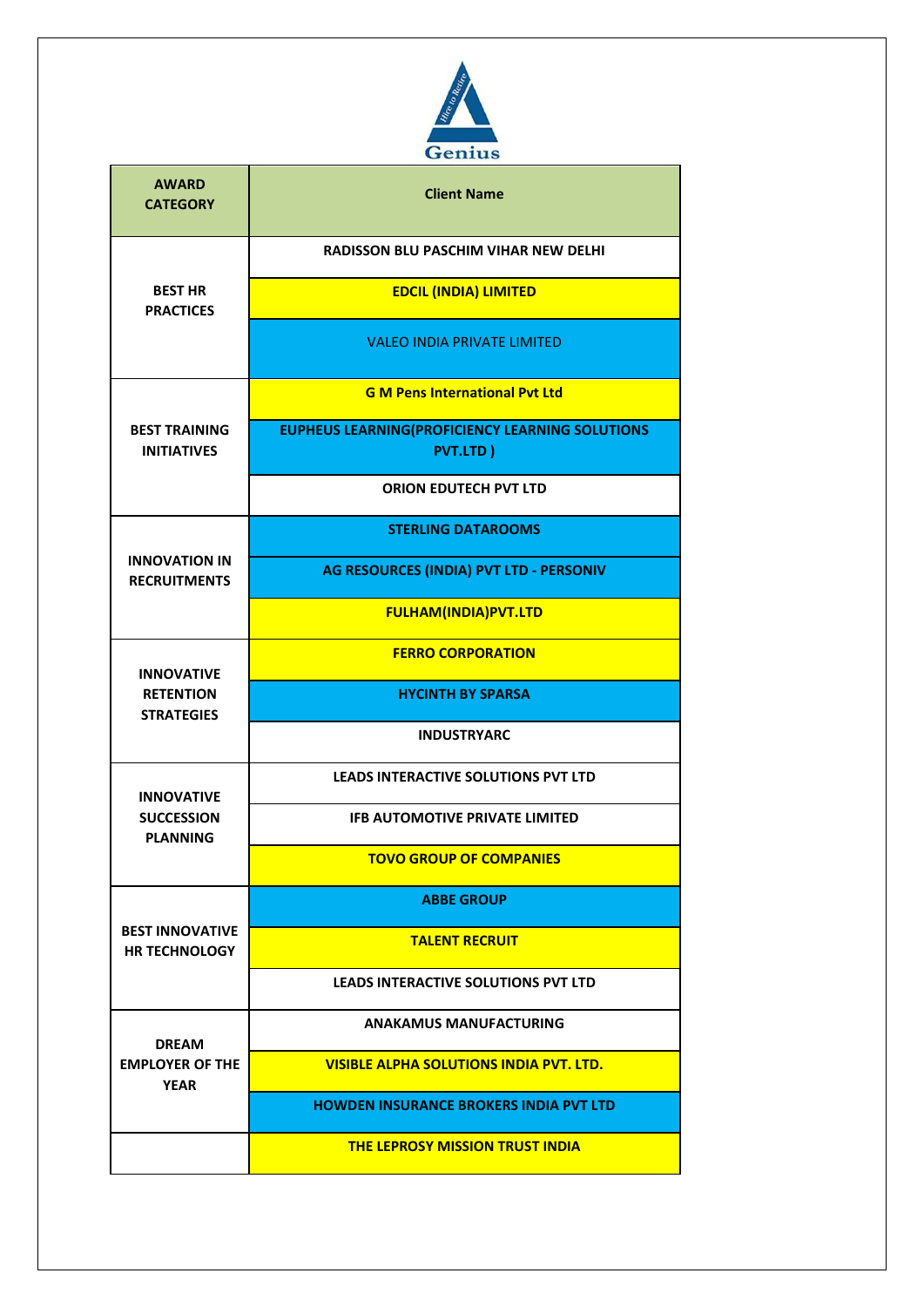

|                                                                                                     | стенция                                 |
|-----------------------------------------------------------------------------------------------------|-----------------------------------------|
| <b>OUTSTANDING</b><br><b>CONTRIBUTION</b><br>TO THE CAUSE OF<br><b>SOCIAL</b><br><b>DEVELOPMENT</b> | YASHWANT CHARITABLE HOSPITAL            |
|                                                                                                     | <b>G.M. PENS INTERNATIONAL PVT LTD</b>  |
| <b>ORGANIZATION</b><br><b>WITH BEST</b><br><b>HEALTHY</b><br><b>ENVIRONMENT</b>                     | <b>SCOOPWHOOP MEDIA PRIVATE LIMITED</b> |
|                                                                                                     | <b>MASCOT HEALTH SERIES PVT. LTD.</b>   |
|                                                                                                     | <b>ROYAL ENFIELD</b>                    |

## **Category B – Winners are marked in Yellow**

| <b>AWARD</b><br><b>CATEGORY</b>                            | <b>Client Name</b>                                                  |
|------------------------------------------------------------|---------------------------------------------------------------------|
| <b>BEST HR</b><br><b>PRACTICES</b>                         | <b>COROMANDEL INTERNATIONAL LIMITED</b><br>(MURUGAPPA GROUP)        |
|                                                            | <b>MAHINDRA &amp; MAHINDRA FINANCIAL SERVICES</b><br><b>LIMITED</b> |
|                                                            | <b>TATA GSYUASA (Green Batteries)</b>                               |
| <b>BEST TRAINING</b><br><b>INITIATIVES</b>                 | <b>INLAND WORLD LOGISTICS P LTD</b>                                 |
|                                                            | <b>SBI CAP SEC</b>                                                  |
|                                                            | <b>PIAGGIO VEHICLES PVT LTD</b>                                     |
| <b>INNOVATION IN</b><br><b>RECRUITMENTS</b>                | <b>TATA AIA LIFE INSURANCE CO LTD</b>                               |
|                                                            | <b>THIRUMALA</b>                                                    |
|                                                            | <b>VODAFONE IDEA LIMITED</b>                                        |
| <b>INNOVATIVE</b><br><b>RETENTION</b><br><b>STRATEGIES</b> | <b>CUSHMAN &amp; WAKEFIELD INDIA PVT. LIMITED</b>                   |
|                                                            | <b>INDIAN POTASH LIMITED</b>                                        |
|                                                            | <b>VELAMMAL GROUP OF INSTITUTIONS</b>                               |